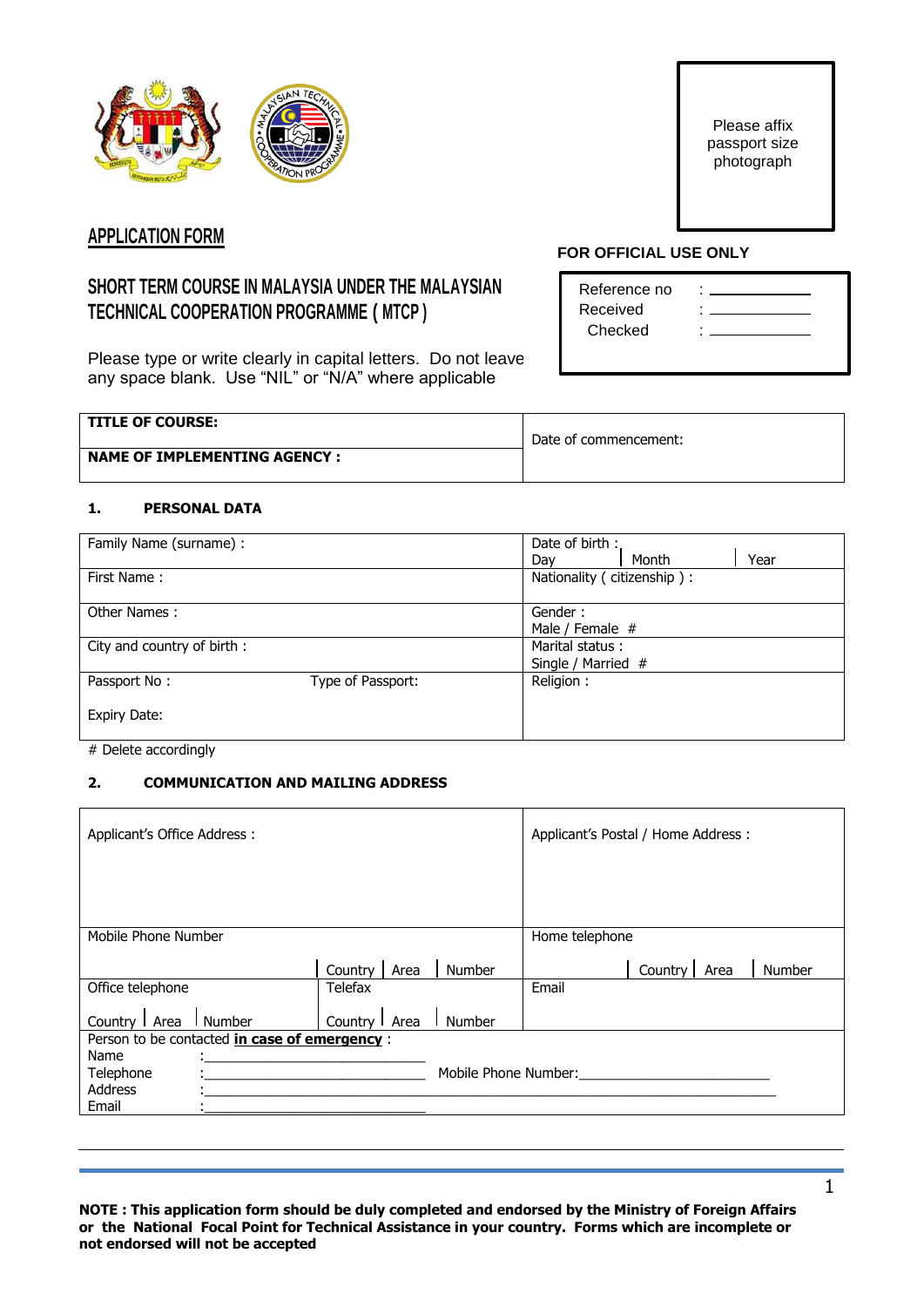## **3. EDUCATION (list in order of time, starting with latest/most recent institution attended)**

| Name of institution and place of study | Major field of study | Years of study:<br>from - to | Degree |
|----------------------------------------|----------------------|------------------------------|--------|
|                                        |                      |                              |        |
|                                        |                      |                              |        |
|                                        |                      |                              |        |
|                                        |                      |                              |        |
|                                        |                      |                              |        |

#### **4. EMPLOYMENT RECORD**

| A. Present or most recent post                 | <b>B.</b> Previous post                        |
|------------------------------------------------|------------------------------------------------|
| Employer:                                      | Employer:                                      |
| Years of service (from $-$ to) :               | Years of service (from $-$ to) :               |
| Title of your post/position :                  | Title of your post/position:                   |
| Present salary per month (US Dollars) :        | Salary per month (US Dollars) :                |
| Name of supervisor and title :                 | Name of supervisor and title :                 |
| Type of organization:                          | Type of organization                           |
| Government / Semi Government / Private / NGO # | Government / Semi Government / Private / NGO # |
| Main functions of organization:                | Main functions of organization:                |
| Total number of employees :                    | Total number of employees :                    |

# Delete accordingly

Description of your work including your responsibility :

Please continue on supplementary pages if necessary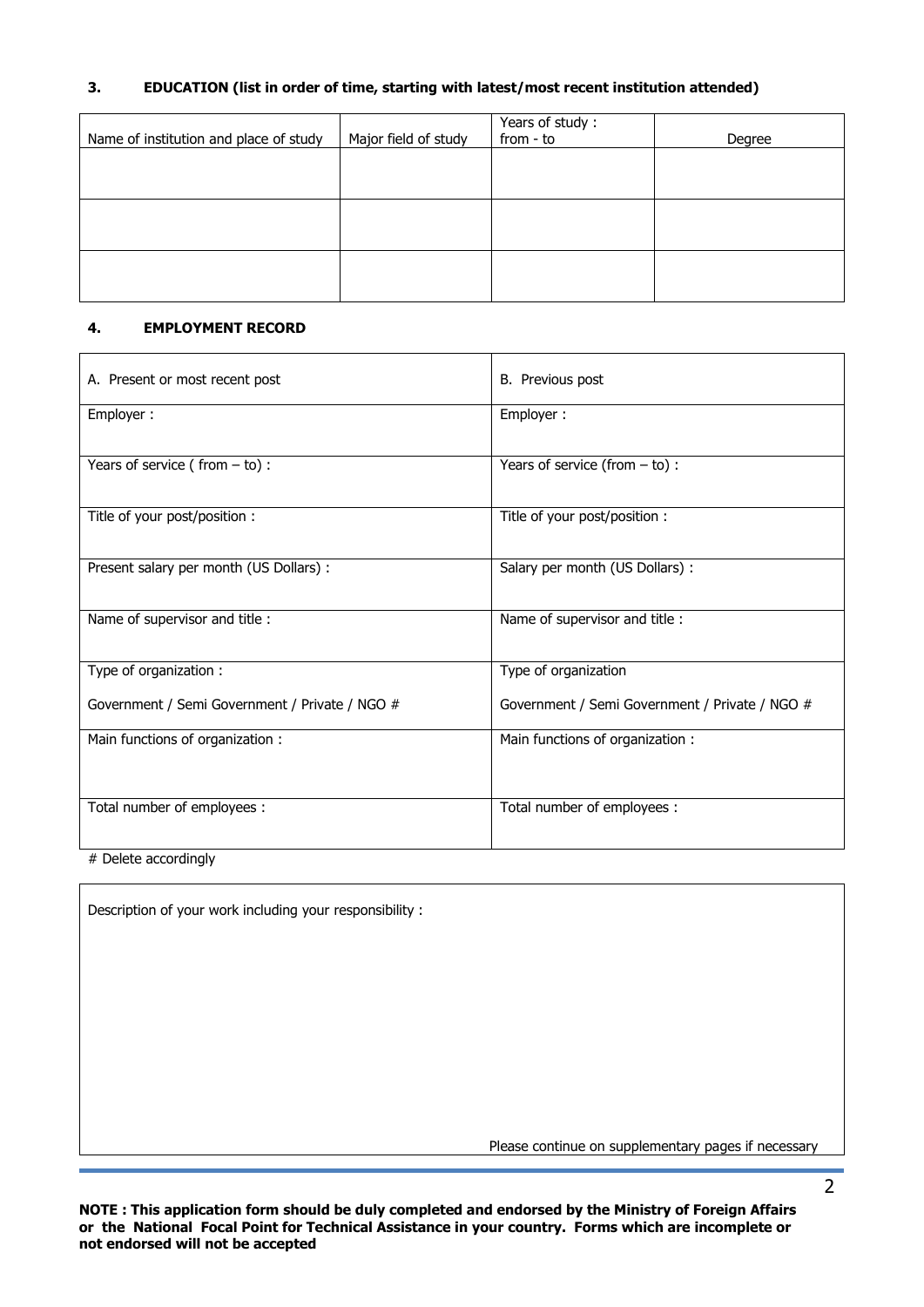#### **5. REASONS FOR APPLYING THIS COURSE**

|                                                                                  | Please state briefly the reasons for applying to this course and how you hope to benefit from the programme. |                                                     |
|----------------------------------------------------------------------------------|--------------------------------------------------------------------------------------------------------------|-----------------------------------------------------|
|                                                                                  |                                                                                                              |                                                     |
|                                                                                  |                                                                                                              |                                                     |
|                                                                                  |                                                                                                              |                                                     |
|                                                                                  |                                                                                                              |                                                     |
|                                                                                  |                                                                                                              | Please continue on supplementary pages if necessary |
| Have you participated in any training programme in Malaysia before? : YES / No # |                                                                                                              |                                                     |
| Name of programme                                                                | Organizer                                                                                                    | Year                                                |
|                                                                                  |                                                                                                              |                                                     |
|                                                                                  | Have you participated in any MTCP training programme in Malaysia before? : YES / NO #                        |                                                     |
| Name of Course                                                                   | Name of Training Institute                                                                                   | Year                                                |
|                                                                                  |                                                                                                              |                                                     |
|                                                                                  |                                                                                                              |                                                     |
| # Delete accordingly                                                             |                                                                                                              |                                                     |

#### **6. ENGLISH LANGUAGE PROFICIENCY (Kindly provide certificate as proof of proficiency)**

|                                                  | Excellent | Good                             | Fair | Basic | Remarks |
|--------------------------------------------------|-----------|----------------------------------|------|-------|---------|
| Listening                                        |           |                                  |      |       |         |
| Speaking                                         |           |                                  |      |       |         |
| Writing                                          |           |                                  |      |       |         |
| Reading                                          |           |                                  |      |       |         |
| Mother tongue :<br>Language test administered by |           | ÷                                |      |       |         |
|                                                  |           |                                  |      |       |         |
| Title                                            |           | ٠<br>$\blacksquare$              |      |       |         |
| Address                                          |           | ÷                                |      |       |         |
|                                                  |           |                                  |      |       |         |
| Tel Number                                       |           | ٠<br>$\blacksquare$              |      |       |         |
| Email                                            |           | $\blacksquare$<br>$\blacksquare$ |      |       |         |
| Date and signature                               |           | ÷                                |      |       |         |
|                                                  |           |                                  |      |       |         |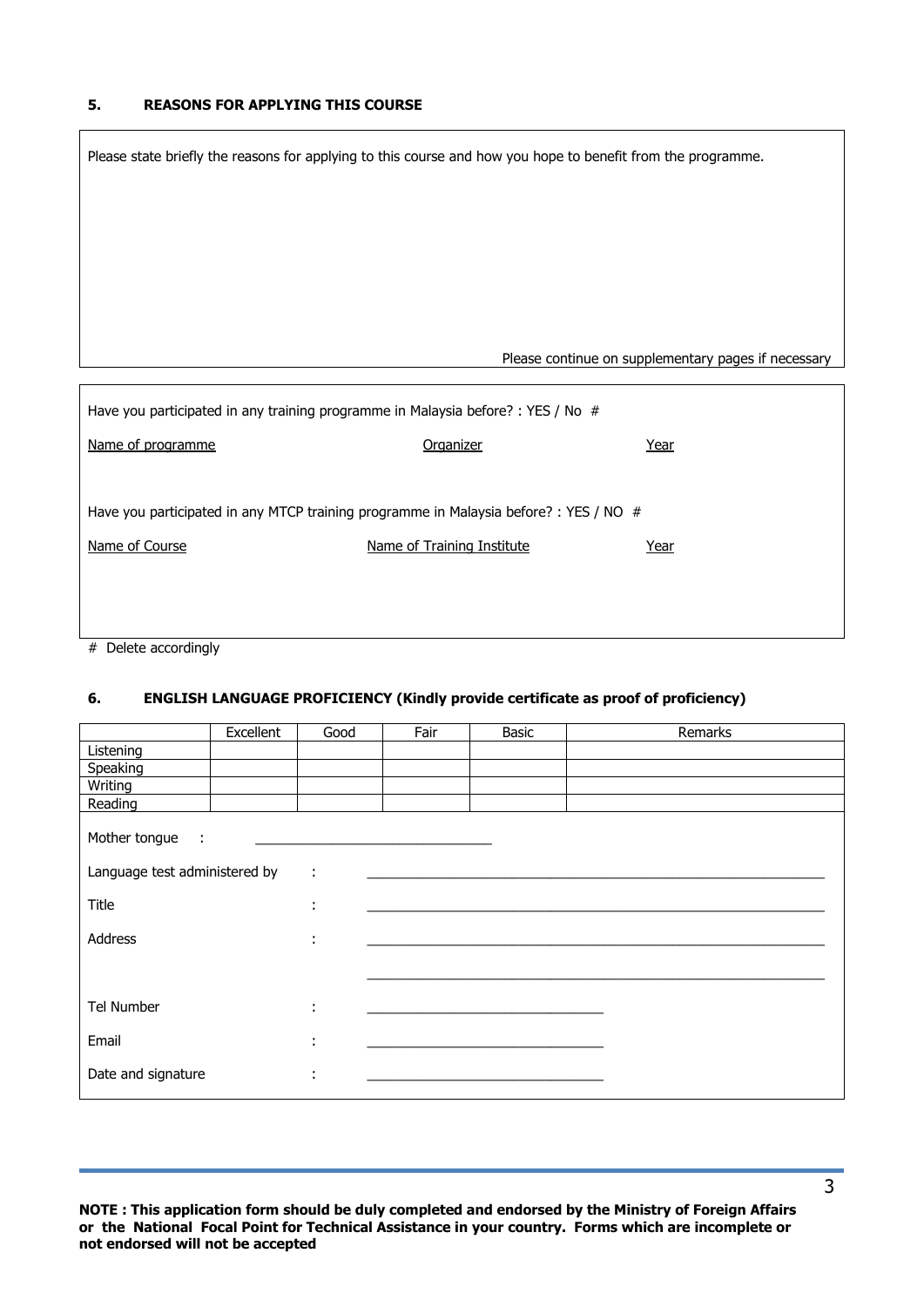## **7. MEDICAL REPORT (to be completed by an authorized physician)**

| Name of Applicant:                                                                               |                                                                                  |                                                                                                        |                 |         |                                                            |
|--------------------------------------------------------------------------------------------------|----------------------------------------------------------------------------------|--------------------------------------------------------------------------------------------------------|-----------------|---------|------------------------------------------------------------|
| Age:                                                                                             | Gender:                                                                          | Height:                                                                                                | cm              | Weight: | kg                                                         |
| <b>Blood Pressure:</b>                                                                           |                                                                                  |                                                                                                        |                 |         |                                                            |
| <b>Blood Group:</b>                                                                              | B<br>А                                                                           | AB<br>O                                                                                                |                 | Other ( | $\mathcal{E}$                                              |
| Is the person examined at present in good health?                                                |                                                                                  | Is the person examined physically and mentally able to<br>carry out intensive training away from home? |                 |         |                                                            |
| Is the person free of infectious diseases (AIDS,<br>tuberculosis, trachoma, skin diseases etc.)? |                                                                                  | Does the person examined have any condition or defect<br>course?                                       |                 |         | (including teeth) which might require treatment during the |
| List any abnormalities indicated in the chest X ray.                                             |                                                                                  | Pregnancy Test (for women):                                                                            |                 |         |                                                            |
|                                                                                                  | I certify that the applicant is medically fit to undertake a course in Malaysia. |                                                                                                        |                 |         |                                                            |
| Name of Physician                                                                                |                                                                                  |                                                                                                        |                 |         |                                                            |
| Address of Clinic<br>(printed)                                                                   |                                                                                  |                                                                                                        |                 |         |                                                            |
| Telephone<br>(printed)                                                                           |                                                                                  |                                                                                                        |                 |         |                                                            |
| Email<br>÷                                                                                       |                                                                                  |                                                                                                        | Date :          |         |                                                            |
| Signature of Physician                                                                           |                                                                                  |                                                                                                        | Seal of Clinic: |         |                                                            |

**NOTE : This application form should be duly completed and endorsed by the Ministry of Foreign Affairs or the National Focal Point for Technical Assistance in your country. Forms which are incomplete or not endorsed will not be accepted**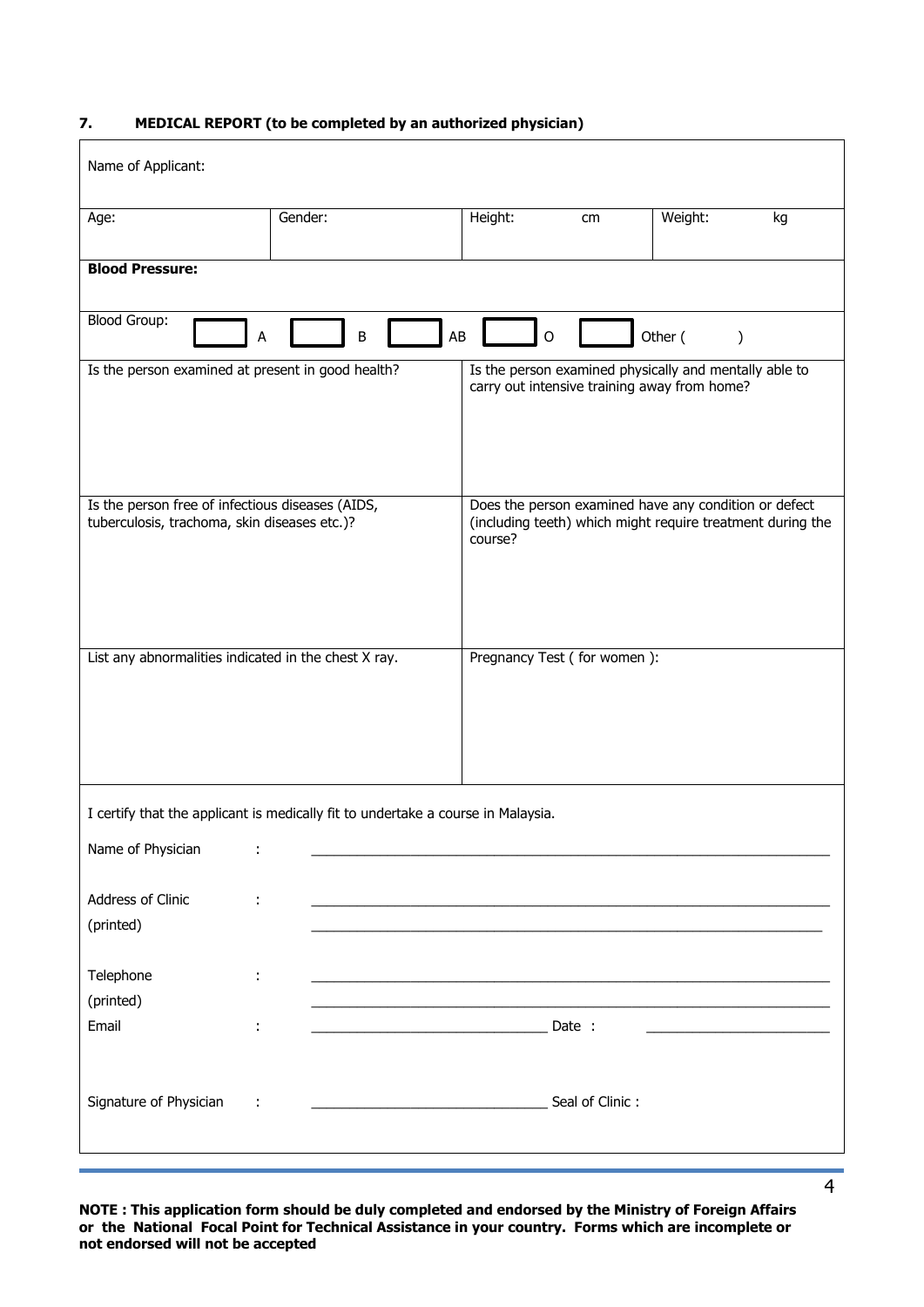| Name of applicant | <b>Representing Country</b> |
|-------------------|-----------------------------|

Declare that:

- a) All information provided is true, complete and accurate to the best of my belief and knowledge, and that I have not wilfully suppressed any material facts;
- b) I am medically fit and free from any medical problems which may impair my ability to attend and complete the training in Malaysia;
- c) I will be personally liable for **all** medical expenses due to pre-existing conditions/illnesses incurred during my stay in Malaysia after my admission to any Malaysian government hospitals/clinics, and also other than those covered under the Group Personal Accident Insurance. (All successful participants are covered under Group Personal Accident. The Group Personal Accident does **not** cover any pre-existing conditions/illnesses or any outpatient medical/dental treatment. Participants are personally liable for medical expenses beyond what is covered by the insurance policy. **As the coverage is limited, participants are advised to make their own arrangements to obtain adequate medical insurance coverage for their stay in Malaysia**; and
- d) For pregnant female applicants only: I am \_\_\_\_\_\_\_\_\_\_ months pregnant and am/am not certified by a qualified doctor to be medically fit and in good health to travel and attend the training in Malaysia

Upon successful selection for the training award, I undertake to:

- a) carry out instructions and abide by such terms and conditions as may be stipulated by the nominating and host governments in respect of this training course;
- b) abide by the rules and regulations of the training institution in which I undertake to study in or be trained under;
- c) submit/present any report which may be required;
- d) refrain from engaging in political activities and any form of employment for profit or gain;
- e) return to my home country upon completion of the training; and
- f) discontinue the course should I be found guilty of misconduct or be medically unfit.

I fully understand that if I fail to comply with the terms and conditions of the training award, and/or any of the above declarations are found to be untrue, the award will be terminated with immediate effect and I will be liable to depart from Malaysia at my own expense.

 $\frac{1}{2}$  ,  $\frac{1}{2}$  ,  $\frac{1}{2}$  ,  $\frac{1}{2}$  ,  $\frac{1}{2}$  ,  $\frac{1}{2}$  ,  $\frac{1}{2}$  ,  $\frac{1}{2}$  ,  $\frac{1}{2}$  ,  $\frac{1}{2}$  ,  $\frac{1}{2}$  ,  $\frac{1}{2}$  ,  $\frac{1}{2}$  ,  $\frac{1}{2}$  ,  $\frac{1}{2}$  ,  $\frac{1}{2}$  ,  $\frac{1}{2}$  ,  $\frac{1}{2}$  ,  $\frac{1$ 

Date **Signature of applicant**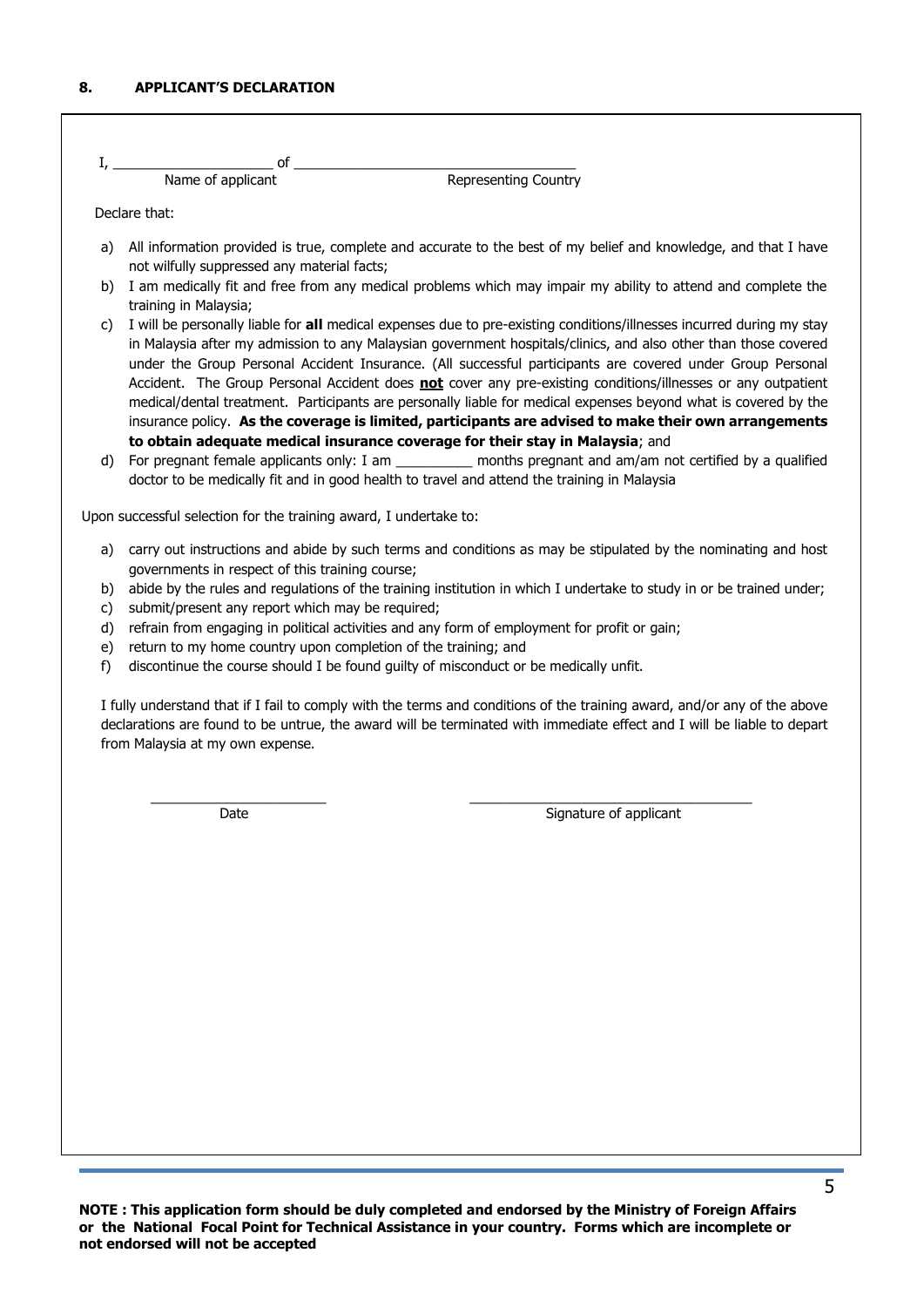| <b>LETTER OF INDEMNITY</b>                  |                                                                                                                                                 |       |
|---------------------------------------------|-------------------------------------------------------------------------------------------------------------------------------------------------|-------|
|                                             |                                                                                                                                                 |       |
|                                             | (all be personally liable for and shall indemnify the parameters), hereby declare that I shall be personally liable for and shall indemnify the |       |
|                                             |                                                                                                                                                 |       |
|                                             | actions, suits, proceedings, costs or expenses, in part/total, whatsoever arising under the laws of Malaysia or common                          |       |
|                                             |                                                                                                                                                 |       |
|                                             |                                                                                                                                                 |       |
|                                             | medical illness, personal injury (whether fatal or otherwise), or the death of any person, by reason of my                                      |       |
|                                             | carelessness, negligence, omission or default, in the course of my training with<br>name of the training institute                              | which |
| is appointed by the Government of Malaysia. |                                                                                                                                                 |       |
| Dated this ________ day ________ of 20____  |                                                                                                                                                 |       |
| Signature of applicant                      |                                                                                                                                                 |       |
| Name of applicant                           |                                                                                                                                                 |       |
| Date                                        |                                                                                                                                                 |       |
| In the presence of                          |                                                                                                                                                 |       |
| Signature of Witness                        |                                                                                                                                                 |       |
| Name of Witness                             |                                                                                                                                                 |       |
| Designation of Witness                      |                                                                                                                                                 |       |
| I/C or Passport No.                         |                                                                                                                                                 |       |
|                                             |                                                                                                                                                 |       |
|                                             |                                                                                                                                                 |       |
|                                             |                                                                                                                                                 |       |
|                                             |                                                                                                                                                 |       |
|                                             |                                                                                                                                                 |       |
|                                             |                                                                                                                                                 |       |
|                                             |                                                                                                                                                 |       |
|                                             |                                                                                                                                                 |       |
|                                             |                                                                                                                                                 |       |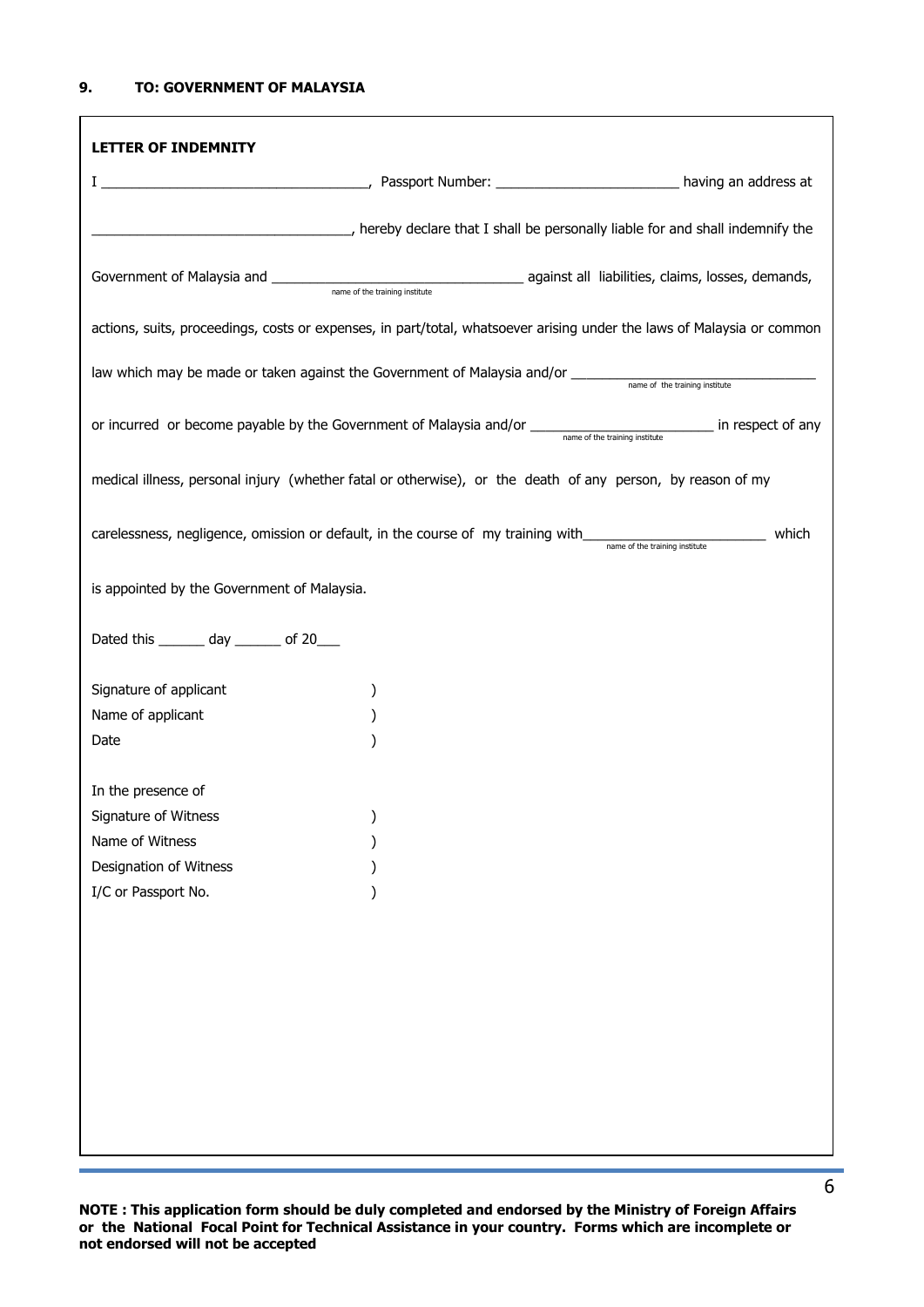| Reasons for applicant's selection                                                              |
|------------------------------------------------------------------------------------------------|
|                                                                                                |
|                                                                                                |
|                                                                                                |
|                                                                                                |
|                                                                                                |
|                                                                                                |
|                                                                                                |
|                                                                                                |
|                                                                                                |
|                                                                                                |
|                                                                                                |
|                                                                                                |
|                                                                                                |
|                                                                                                |
|                                                                                                |
| The post which the applicant will be required to fill upon satisfactory completion of training |
|                                                                                                |
|                                                                                                |
|                                                                                                |
|                                                                                                |
|                                                                                                |
|                                                                                                |
|                                                                                                |
|                                                                                                |
|                                                                                                |
|                                                                                                |
|                                                                                                |
|                                                                                                |
|                                                                                                |
| Relevance of the course to applicant's job                                                     |
|                                                                                                |
|                                                                                                |
|                                                                                                |
|                                                                                                |
|                                                                                                |
|                                                                                                |
|                                                                                                |
|                                                                                                |
|                                                                                                |
|                                                                                                |
|                                                                                                |